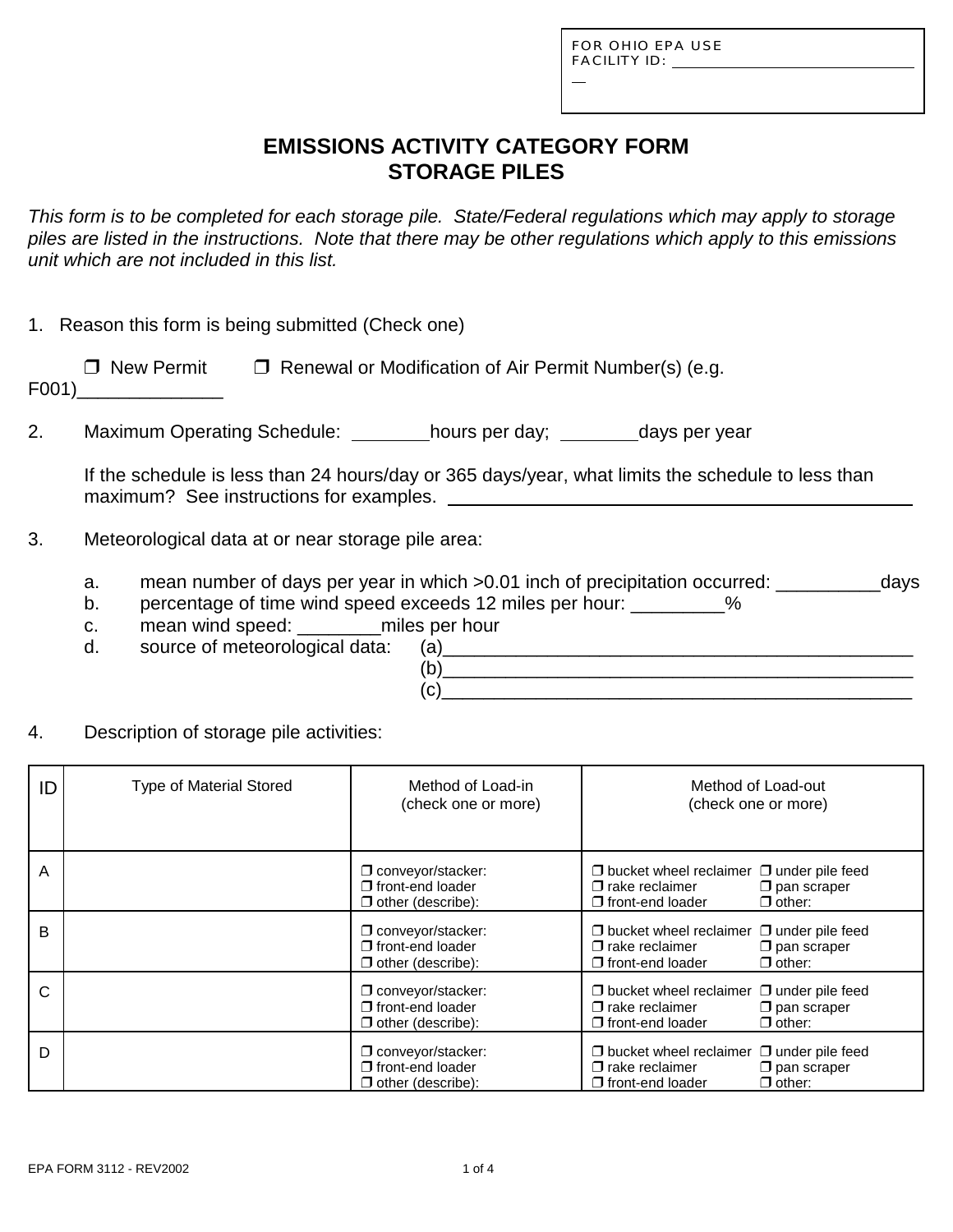|  | $\Box$ convevor/stacker: | $\Box$ bucket wheel reclaimer $\Box$ under pile feed |  |
|--|--------------------------|------------------------------------------------------|--|
|  | $\Box$ front-end loader  | $\Box$ pan scraper<br>$\sqcup$ rake reclaimer        |  |
|  | other (describe):        | $\mathcal{I}$ other:<br>$\Box$ front-end loader      |  |

## 5. STORAGE PILE ACTIVITIES:

| ID           | Number of<br>Separate Piles | Average Silt<br>Content<br>(wt %) | Average Moisture<br>Content<br>(wt %) | Average Pile<br>Surface Area (acres) | Max. Load-in Rate<br>(tons/hr) | Max. Load-in Rate<br>(tons/yr) | Max. Load-out<br>Rate (tons/hr) | Max. Load-out<br>Rate (tons/yr) |
|--------------|-----------------------------|-----------------------------------|---------------------------------------|--------------------------------------|--------------------------------|--------------------------------|---------------------------------|---------------------------------|
| A            |                             |                                   |                                       |                                      |                                |                                |                                 |                                 |
| B            |                             |                                   |                                       |                                      |                                |                                |                                 |                                 |
| $\mathsf{C}$ |                             |                                   |                                       |                                      |                                |                                |                                 |                                 |
| D            |                             |                                   |                                       |                                      |                                |                                |                                 |                                 |
| Е            |                             |                                   |                                       |                                      |                                |                                |                                 |                                 |

## 6. WIND EROSION CONTROL METHODS

| ID           | Enclosure, Covering, and/or Operating Practices<br>(describe) | Chemical<br>Stabilization<br>(check one or<br>more)     | <b>Application Frequency</b> | Overall<br>Control<br>Eff. (%) | Basis for Overall Wind Erosion Control<br>Efficiency |
|--------------|---------------------------------------------------------------|---------------------------------------------------------|------------------------------|--------------------------------|------------------------------------------------------|
| $\mathsf{A}$ |                                                               | $\Box$ water<br>$\Box$ crusting agents<br>$\Box$ other: |                              |                                |                                                      |
| B            |                                                               | $\Box$ water<br>$\Box$ crusting agents<br>$\Box$ other: |                              |                                |                                                      |
| C            |                                                               | $\Box$ water<br>$\Box$ crusting agents<br>$\Box$ other: |                              |                                |                                                      |
| D            |                                                               | $\Box$ water<br>$\Box$ crusting agents<br>$\Box$ other: |                              |                                |                                                      |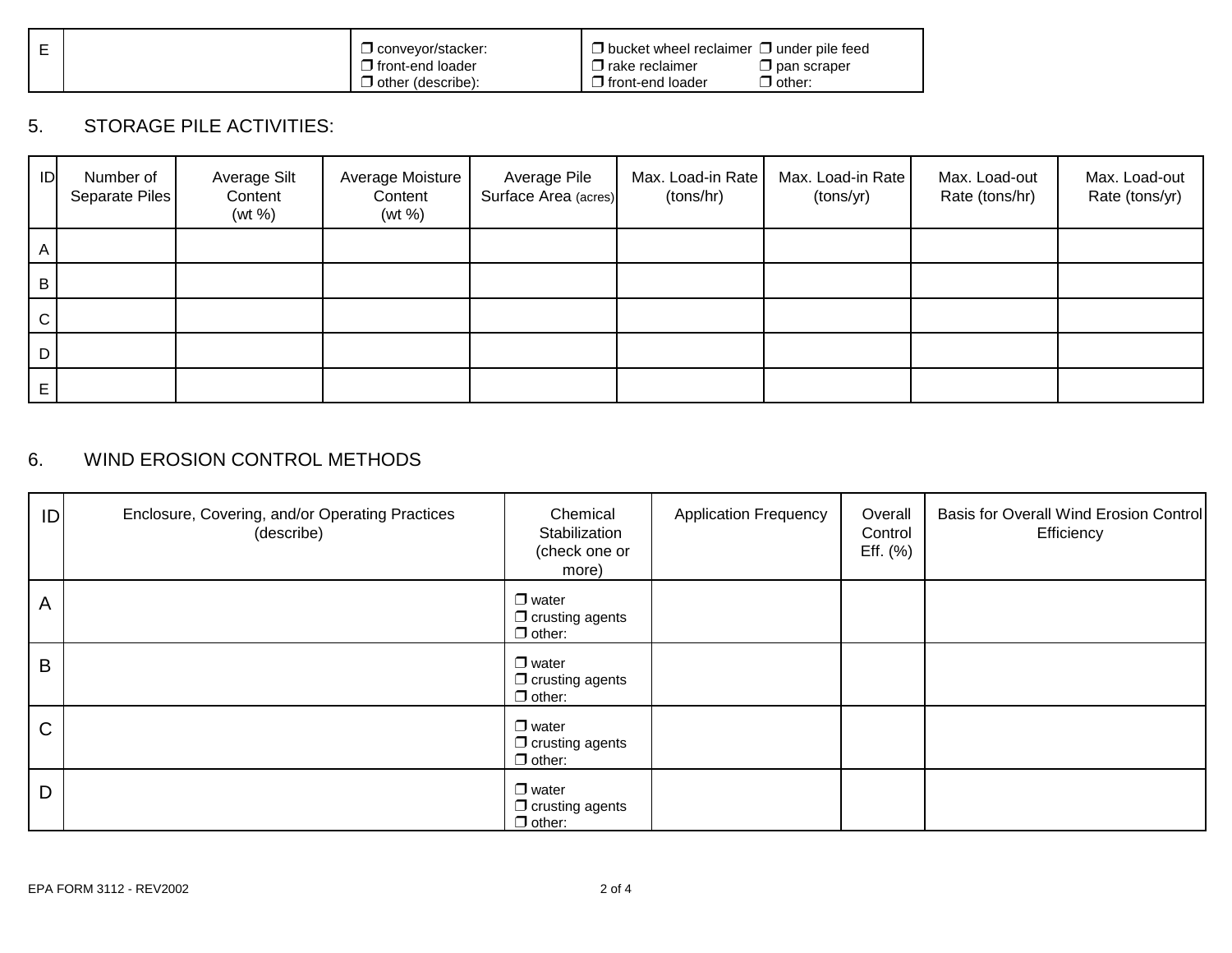| , water<br>_<br>$\sim$<br>n+o<br>יי<br>$\blacksquare$ other<br>$\cup$ other |  |
|-----------------------------------------------------------------------------|--|
|-----------------------------------------------------------------------------|--|

### 7. LOAD-IN CONTROL METHODS

| ID          | <b>Enclosure and/or Operating Practices</b><br>(describe) | Chemical<br>Stabilization                                | <b>Application Frequency</b> | Overall<br>Control<br>Eff. (%) | Basis for Overall Load-in Control<br>Efficiency |
|-------------|-----------------------------------------------------------|----------------------------------------------------------|------------------------------|--------------------------------|-------------------------------------------------|
| A           |                                                           | $\Box$ water<br>$\Box$ dust suppressant<br>$\Box$ other: |                              |                                |                                                 |
| $\mathsf B$ |                                                           | $\Box$ water<br>$\Box$ dust suppressant<br>$\Box$ other: |                              |                                |                                                 |
| $\mathsf C$ |                                                           | $\Box$ water<br>$\Box$ dust suppressant<br>$\Box$ other: |                              |                                |                                                 |
| D           |                                                           | $\Box$ water<br>$\Box$ dust suppressant<br>$\Box$ other: |                              |                                |                                                 |
| E           |                                                           | $\Box$ water<br>$\Box$ dust suppressant<br>$\Box$ other: |                              |                                |                                                 |

## 8. LOAD-OUT CONTROL METHODS

| ID           | Enclosure and/or Operating Practices<br>(describe) | Chemical<br>Stabilization                                | <b>Application Frequency</b> | Overall<br>Control<br>Eff. (%) | Basis for Overall Load-out Control<br>Efficiency |
|--------------|----------------------------------------------------|----------------------------------------------------------|------------------------------|--------------------------------|--------------------------------------------------|
| A            |                                                    | $\Box$ water<br>$\Box$ dust suppressant<br>$\Box$ other: |                              |                                |                                                  |
| B            |                                                    | $\Box$ water<br>$\Box$ dust suppressant<br>$\Box$ other: |                              |                                |                                                  |
| $\mathsf{C}$ |                                                    | $\Box$ water<br>$\Box$ dust suppressant<br>$\Box$ other: |                              |                                |                                                  |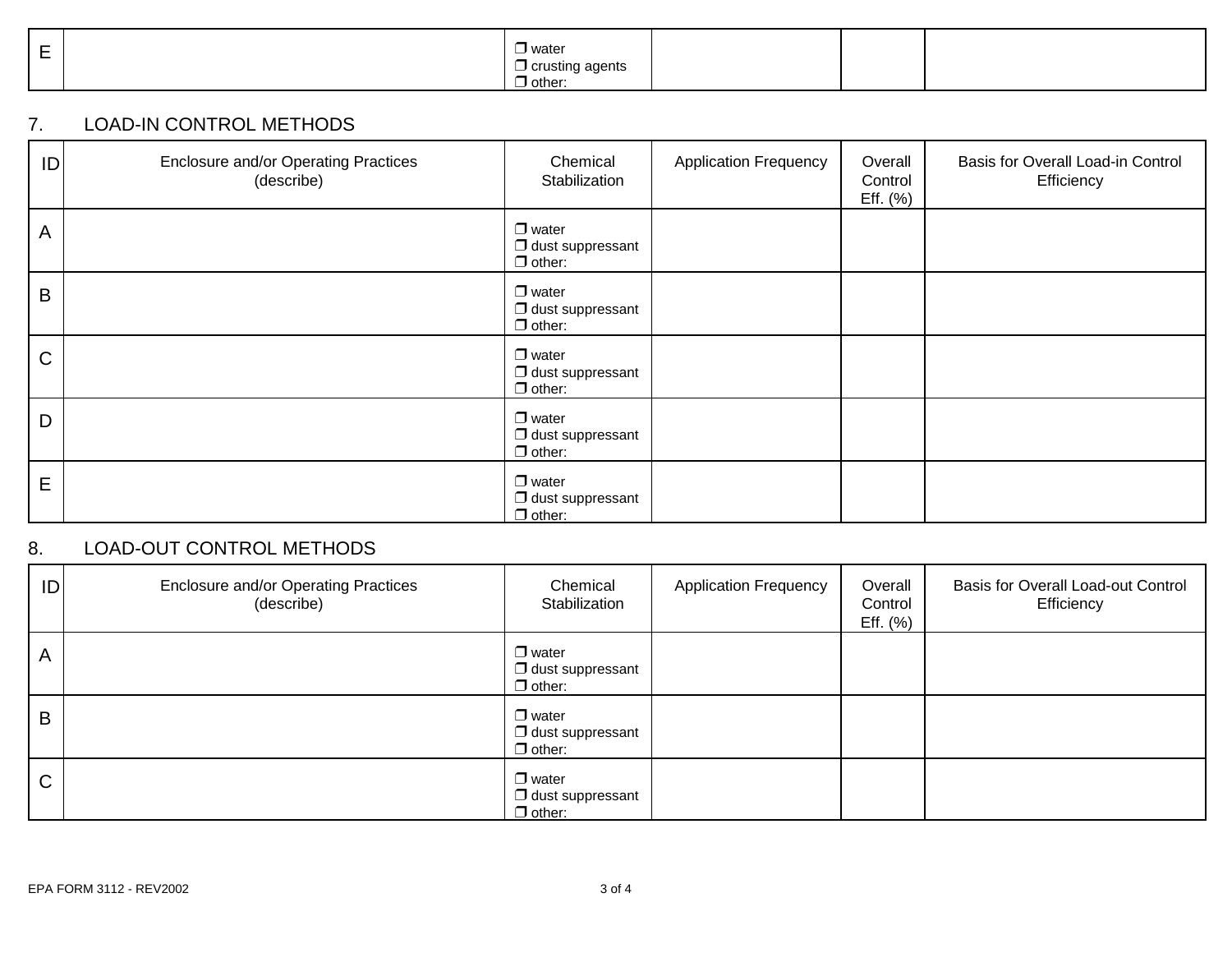| D | $\Box$ water<br>$\Box$ dust suppressant<br>$\Box$ other:       |  |  |
|---|----------------------------------------------------------------|--|--|
| E | $\Box$ water<br>$\square$ dust suppressant<br>$\square$ other: |  |  |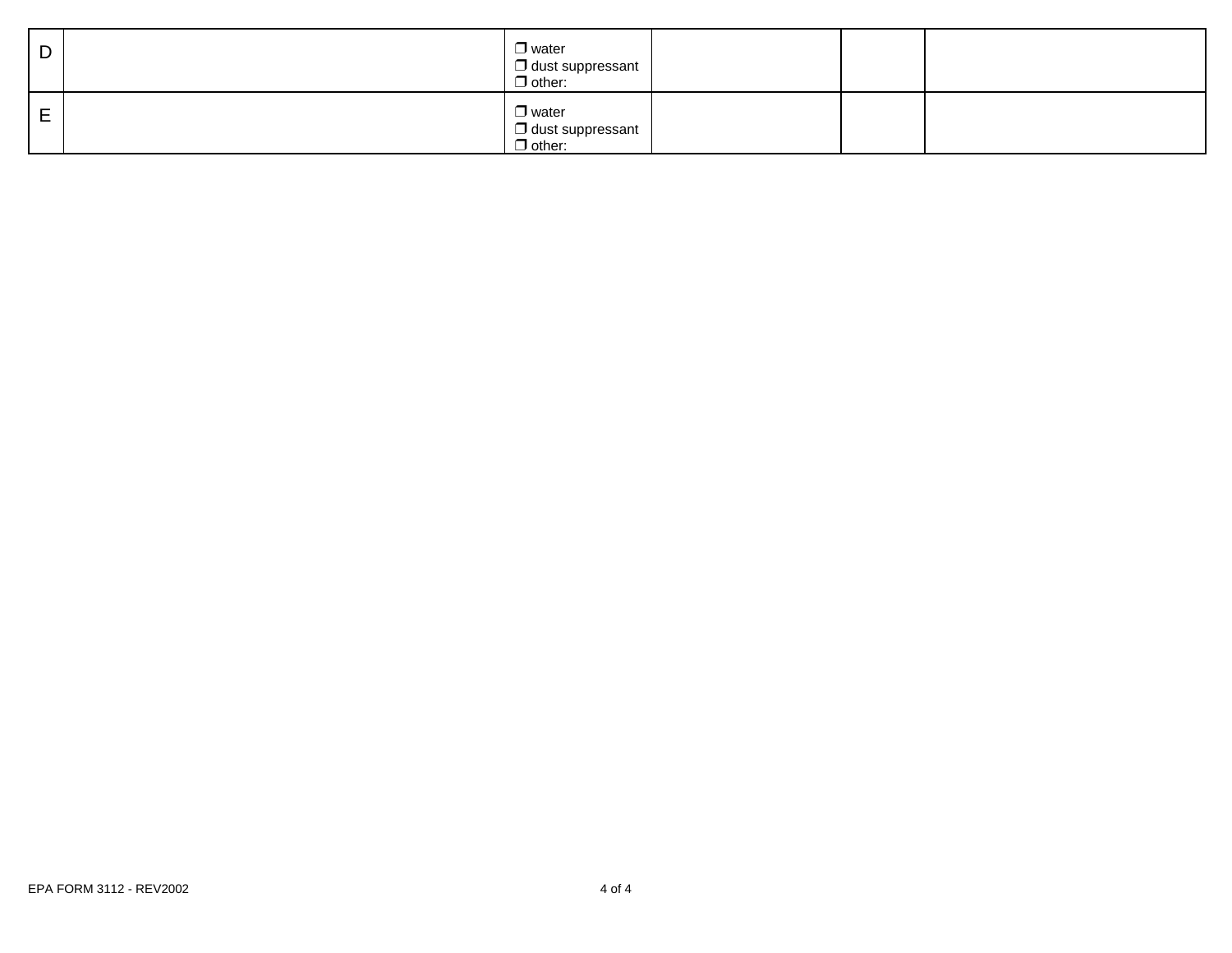# **INSTRUCTIONS FOR COMPLETION OF THE EMISSIONS ACTIVITY CATEGORY FORM FOR STORAGE PILES**

### **GENERAL INSTRUCTIONS:**

Complete this form for storage pile activities which include load-in to pile, wind erosion from the surface of the pile, and load-out from the pile. Vehicular traffic associated with these activities should be covered by the form "Roadways and Parking Areas." Also, any transfer of material prior to loading into the pile or after loading out of the pile should be covered by the form "Material Handling."

Provide complete responses to all applicable questions. If an item does not apply to the emissions unit, write in "Not Applicable" or "NA." If the answer is not known, write in "Not Known" or "NK." If you need assistance in understanding a question after reading the instructions below, contact your Ohio EPA District Office or Local Air Agency for assistance. Submittal of an incomplete application will delay application review and processing. In addition, the application may be returned as incomplete if all applicable questions are not answered appropriately.

### **APPLICABLE REGULATIONS:**

*The following State and Federal Regulations may be applicable to storage piles. Note that there may be other regulations which apply to this emissions unit which are not included in this list.*

Federal: none

State: Ohio Administrative Code (OAC) Rules: 3745-31-02 (Permits to install) 3745-35-02 (Permits to operate) 3745-17-07 (Control of visible particulate emissions from stationary sources) 3745-17-08 (Restrictions of emission of fugitive dust) 3745-15-07 (Nuisances Prohibited)

If you would like a copy of these regulations, contact your Ohio EPA District Office or Local Air Agency. State regulations may also be viewed and downloaded from the Ohio EPA website at http://www.epa.state.oh.us/dapc/regs/regs.html. Federal regulations may be viewed and downloaded at http://www.epa.gov/docs/epacfr40/chapt-I.info/subch-C.htm.

### **CALCULATING EMISSIONS:**

The emissions from the storage pile activities may be estimated using the information from sections 13.2.4 and 13.2.5 of AP-42, Compilation of Air Pollutant Emission Factors, Fifth Edition, Volume I, available from the following website: http://www.epa.gov/ttn/chief/ap42/index.html.

#### **SPECIFIC INSTRUCTIONS:**

- 1. Indicate whether this is an application for a new permit or an application for permit renewal. If applying for a permit renewal, provide the 4-character OEPA emissions unit identification number.
- 2. Provide the maximum number of hours per day and days per year the storage pile activities are expected to operate. The following are examples of why the maximum number of hours per day may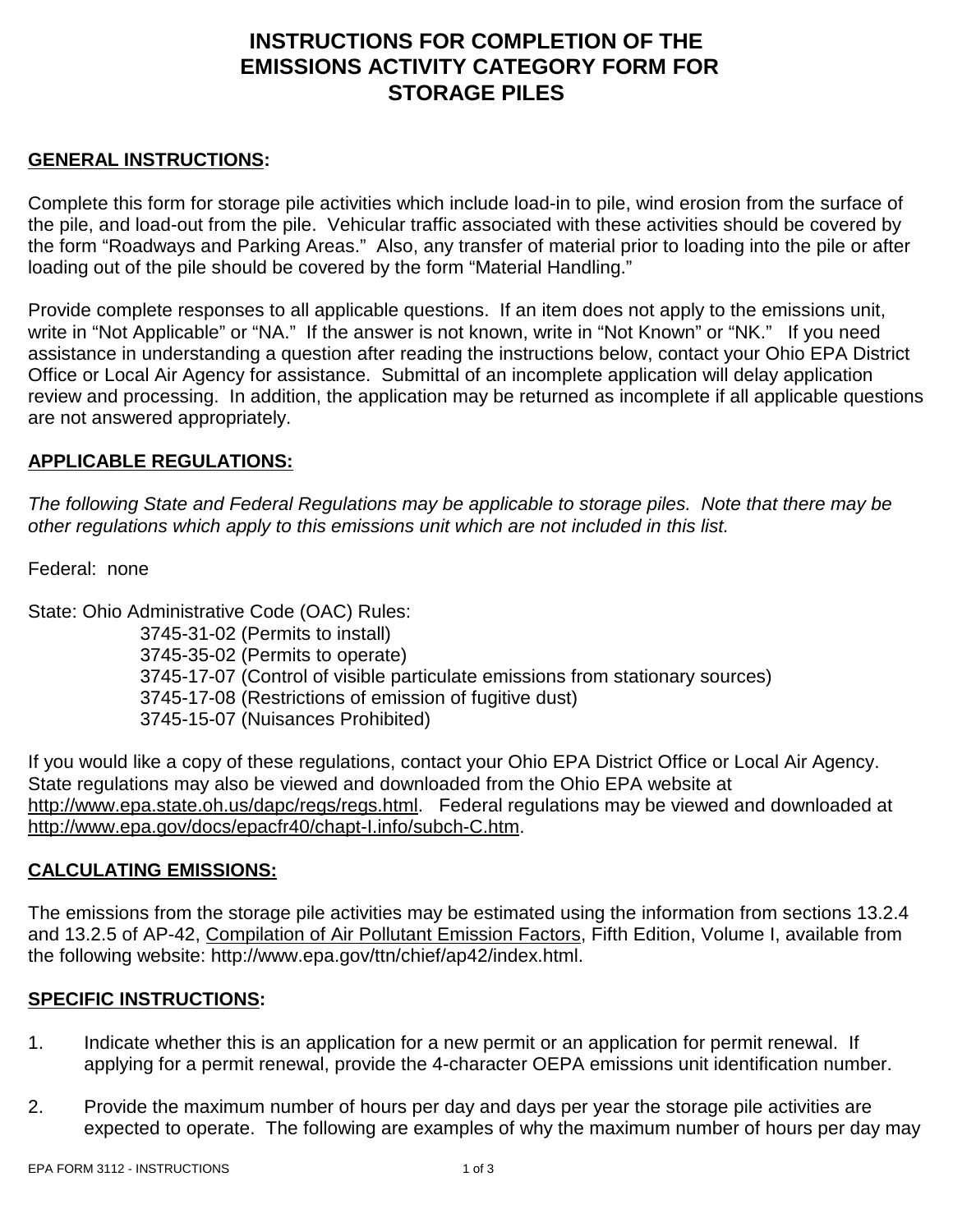be less than 24 or the maximum number of days per year may be less than 365 (this list is not allinclusive):

- The facility can only operate during daylight hours.
- The process can only operate within a certain range of ambient temperatures.
- The process is limited by another operation (i.e., a bottleneck).
- 3a. Enter the mean number of days per year for the area where the storage pile(s) are located in which greater than 0.01 inch of precipitation occurred. This may be obtained from Figure 13.2.2-1 on page 13.2.2-7 (September, 1998 version) of Compilation of Air Pollutant Emission Factors, AP-42, Volume I or from the Climatic Atlas of the United States. The number of days in which less than 0.01 inch of precipitation occurred may be obtained from Figure 2.1.2-2 on page 2-36 of Ohio EPA's Reasonably Available Control Measures for Fugitive Dust Sources. Remember to subtract the values from this reference from 365 days to obtain the number of wet days. If none of these references are available, a default value of 140 may be used.
- 3b. Enter the percent of time that the unobstructed wind speed at the facility exceeds 12 miles per hour at the mean pile height. Actual on-site monitoring data is preferable; however, data from a nearby airport or from the National Weather Service is acceptable. If this information is unavailable, a default value of 30 percent may be used.
- 3c. Enter the annual mean wind speed in miles per hour at the mean pile height for the last available calendar year. Actual on-site monitoring is preferable; however, data from a nearby airport or the National Weather Service is acceptable. If such data is not available through the above sources, a default value from the following table may be entered:

| City       | Mean Wind Speed (miles per hour) |
|------------|----------------------------------|
|            |                                  |
| Akron      | 9.9                              |
| Cincinnati | 9.1                              |
| Cleveland  | 10.8                             |
| Columbus   | 8.7                              |
| Dayton     | 10.2                             |
| Mansfield  | 11.0                             |
| Toledo     | 9.5                              |
| Youngstown | 10.0                             |
|            |                                  |

- 3d. Enter the source of the information given in items 3a. through 3c. Indicate "default" if the source of any information is from an Ohio EPA default value.
- 4. On a separate line, identify or describe the types of materials stored (e.g., limestone, coal and sand, etc.). For each material entry, complete the subsequent, corresponding columns.

For the materials identified, complete the subsequent, corresponding columns regarding load-in and load-out methods. This table has an identifier (ID column) for each type of storage pile. Be sure to use this identifier consistently in the tables in questions 5 - 8. For example, if row "A" is a coal pile in question 4, row "A" in question 5 should also give information for that same coal pile.

5. Enter the average material silt content, in percent by weight, for each type of material stored. Silt refers to particles that have a diameter equal to or less than 75 microns. The silt content is determined by measuring the portion of dry aggregate material that passes through a 200 mesh screen, using ASTM-C-136 method. If measured data are not available, typical silt content values for